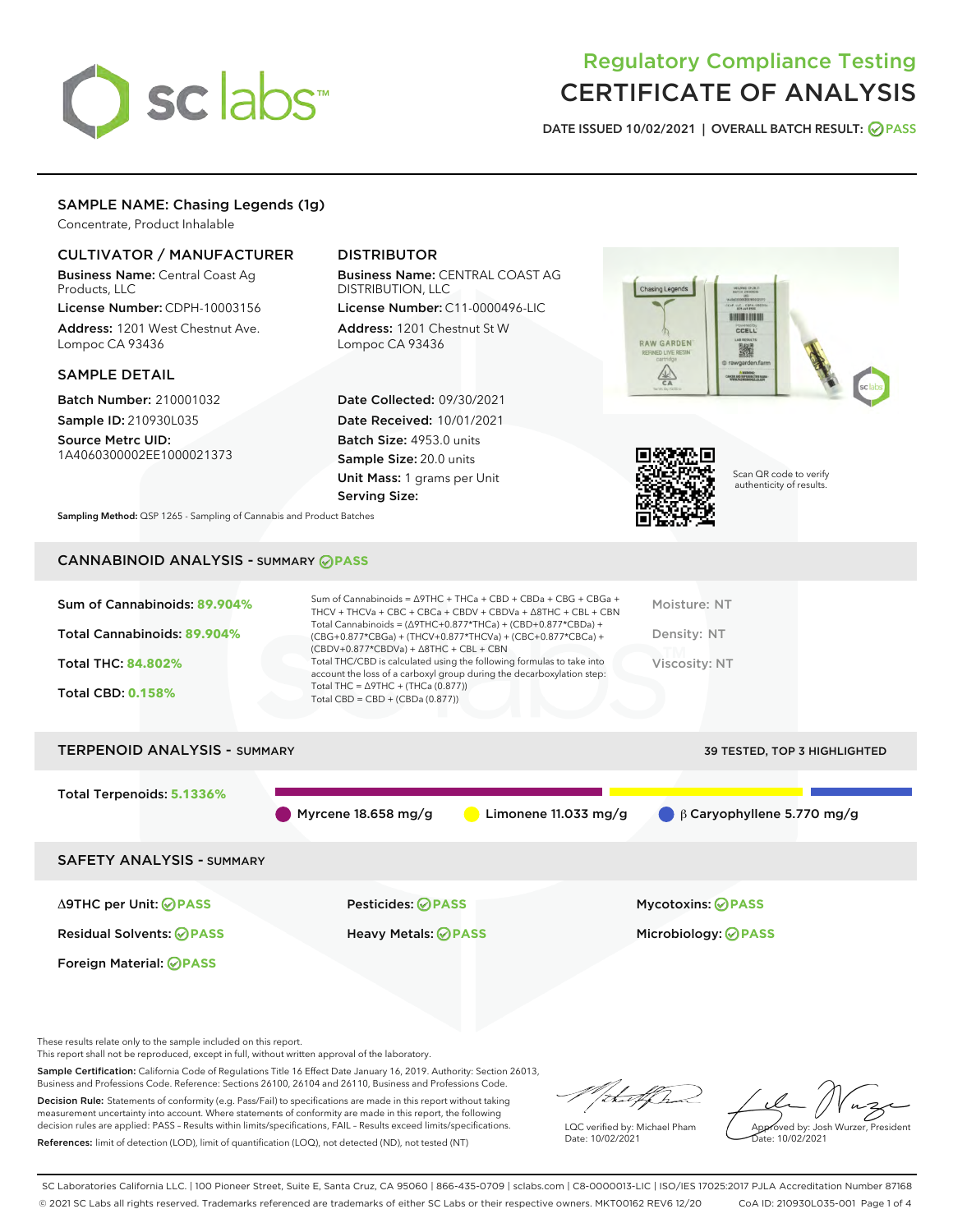



CHASING LEGENDS (1G) | DATE ISSUED 10/02/2021 | OVERALL BATCH RESULT: 2 PASS

#### CANNABINOID TEST RESULTS - 10/01/2021 2 PASS

Tested by high-performance liquid chromatography with diode-array detection (HPLC-DAD). **Method:** QSP 1157 - Analysis of Cannabinoids by HPLC-DAD

#### TOTAL CANNABINOIDS: **89.904%**

Total Cannabinoids (Total THC) + (Total CBD) + (Total CBG) + (Total THCV) + (Total CBC) + (Total CBDV) + ∆8THC + CBL + CBN

TOTAL THC: **84.802%** Total THC (∆9THC+0.877\*THCa)

TOTAL CBD: **0.158%** Total CBD (CBD+0.877\*CBDa)

TOTAL CBG: 4.254% Total CBG (CBG+0.877\*CBGa)

TOTAL THCV: 0.47% Total THCV (THCV+0.877\*THCVa)

TOTAL CBC: ND Total CBC (CBC+0.877\*CBCa)

TOTAL CBDV: ND Total CBDV (CBDV+0.877\*CBDVa)

| <b>COMPOUND</b>  | LOD/LOQ<br>(mg/g)          | <b>MEASUREMENT</b><br><b>UNCERTAINTY</b><br>mg/g | <b>RESULT</b><br>(mg/g) | <b>RESULT</b><br>(%) |
|------------------|----------------------------|--------------------------------------------------|-------------------------|----------------------|
| <b>A9THC</b>     | 0.06 / 0.26                | ±29.172                                          | 848.02                  | 84.802               |
| <b>CBG</b>       | 0.06/0.19                  | ±1.676                                           | 42.54                   | 4.254                |
| <b>THCV</b>      | 0.1 / 0.2                  | $\pm 0.23$                                       | 4.7                     | 0.47                 |
| <b>CBD</b>       | 0.07/0.29                  | ±0.073                                           | 1.58                    | 0.158                |
| <b>CBN</b>       | 0.1 / 0.3                  | ±0.08                                            | 1.3                     | 0.13                 |
| $\triangle$ 8THC | 0.1 / 0.4                  | ±0.07                                            | 0.9                     | 0.09                 |
| THCa             | 0.05/0.14                  | N/A                                              | <b>ND</b>               | <b>ND</b>            |
| <b>THCVa</b>     | 0.07/0.20                  | N/A                                              | <b>ND</b>               | <b>ND</b>            |
| <b>CBDa</b>      | 0.02/0.19                  | N/A                                              | <b>ND</b>               | <b>ND</b>            |
| <b>CBDV</b>      | 0.04 / 0.15                | N/A                                              | <b>ND</b>               | <b>ND</b>            |
| <b>CBDVa</b>     | 0.03/0.53                  | N/A                                              | <b>ND</b>               | <b>ND</b>            |
| <b>CBGa</b>      | 0.1/0.2                    | N/A                                              | <b>ND</b>               | <b>ND</b>            |
| <b>CBL</b>       | 0.06 / 0.24                | N/A                                              | <b>ND</b>               | <b>ND</b>            |
| <b>CBC</b>       | 0.2 / 0.5                  | N/A                                              | <b>ND</b>               | <b>ND</b>            |
| <b>CBCa</b>      | 0.07/0.28                  | N/A                                              | <b>ND</b>               | <b>ND</b>            |
|                  | <b>SUM OF CANNABINOIDS</b> |                                                  | 899.04 mg/g             | 89.904%              |

#### **UNIT MASS: 1 grams per Unit**

| ∆9THC per Unit                        | 1120 per-package limit     | 848.02 mg/unit<br><b>PASS</b> |
|---------------------------------------|----------------------------|-------------------------------|
| <b>Total THC per Unit</b>             |                            | 848.02 mg/unit                |
| <b>CBD per Unit</b>                   |                            | $1.58$ mg/unit                |
| <b>Total CBD per Unit</b>             |                            | $1.58$ mg/unit                |
| Sum of Cannabinoids<br>per Unit       |                            | 899.04 mg/unit                |
| <b>Total Cannabinoids</b><br>per Unit |                            | 899.04 mg/unit                |
| <b>MOISTURE TEST RESULT</b>           | <b>DENSITY TEST RESULT</b> | <b>VISCOSITY TEST RESULT</b>  |

Not Tested

Not Tested

Not Tested

| <b>TERPENOID TEST RESULTS - 10/02/2021</b> |
|--------------------------------------------|
|--------------------------------------------|

Terpene analysis utilizing gas chromatography-flame ionization detection (GC-FID). **Method:** QSP 1192 - Analysis of Terpenoids by GC-FID

| <b>COMPOUND</b>         | LOD/LOQ<br>(mg/g) | <b>MEASUREMENT</b><br><b>UNCERTAINTY</b><br>mg/g | <b>RESULT</b><br>(mg/g)                         | <b>RESULT</b><br>$(\%)$ |
|-------------------------|-------------------|--------------------------------------------------|-------------------------------------------------|-------------------------|
| <b>Myrcene</b>          | 0.008 / 0.025     | ±0.2407                                          | 18.658                                          | 1.8658                  |
| Limonene                | 0.005 / 0.016     | ±0.1578                                          | 11.033                                          | 1.1033                  |
| $\upbeta$ Caryophyllene | 0.004 / 0.012     | ±0.2054                                          | 5.770                                           | 0.5770                  |
| $\alpha$ Pinene         | 0.005 / 0.017     | ±0.0317                                          | 3.683                                           | 0.3683                  |
| $\beta$ Pinene          | 0.004 / 0.014     | ±0.0301                                          | 2.616                                           | 0.2616                  |
| Terpinolene             | 0.008 / 0.026     | ±0.0402                                          | 1.963                                           | 0.1963                  |
| Linalool                | 0.009 / 0.032     | ±0.0618                                          | 1.627                                           | 0.1627                  |
| $\alpha$ Humulene       | 0.009/0.029       | ±0.0480                                          | 1.494                                           | 0.1494                  |
| Ocimene                 | 0.011 / 0.038     | ±0.0384                                          | 1.196                                           | 0.1196                  |
| Fenchol                 | 0.010 / 0.034     | ±0.0345                                          | 0.891                                           | 0.0891                  |
| <b>Terpineol</b>        | 0.016 / 0.055     | ±0.0470                                          | 0.766                                           | 0.0766                  |
| trans-β-Farnesene       | 0.008 / 0.025     | ±0.0120                                          | 0.339                                           | 0.0339                  |
| Camphene                | 0.005 / 0.015     | ±0.0024                                          | 0.211                                           | 0.0211                  |
| <b>Borneol</b>          | 0.005 / 0.016     | ±0.0082                                          | 0.195                                           | 0.0195                  |
| $\alpha$ Bisabolol      | 0.008 / 0.026     | ±0.0068                                          | 0.127                                           | 0.0127                  |
| Caryophyllene<br>Oxide  | 0.010 / 0.033     | ±0.0050                                          | 0.109                                           | 0.0109                  |
| <b>Nerolidol</b>        | 0.009 / 0.028     | ±0.0055                                          | 0.087                                           | 0.0087                  |
| Fenchone                | 0.009 / 0.028     | ±0.0025                                          | 0.085                                           | 0.0085                  |
| 3 Carene                | 0.005 / 0.018     | ±0.0011                                          | 0.076                                           | 0.0076                  |
| Citronellol             | 0.003 / 0.010     | ±0.0036                                          | 0.074                                           | 0.0074                  |
| Valencene               | 0.009 / 0.030     | ±0.0041                                          | 0.060                                           | 0.0060                  |
| $\alpha$ Phellandrene   | 0.006 / 0.020     | ±0.0008                                          | 0.059                                           | 0.0059                  |
| p-Cymene                | 0.005 / 0.016     | ±0.0014                                          | 0.053                                           | 0.0053                  |
| $\alpha$ Terpinene      | 0.005 / 0.017     | ±0.0007                                          | 0.046                                           | 0.0046                  |
| $\gamma$ Terpinene      | 0.006 / 0.018     | ±0.0007                                          | 0.040                                           | 0.0040                  |
| Geraniol                | 0.002 / 0.007     | ±0.0017                                          | 0.038                                           | 0.0038                  |
| Sabinene Hydrate        | 0.006 / 0.022     | ±0.0009                                          | 0.023                                           | 0.0023                  |
| Nerol                   | 0.003 / 0.011     | ±0.0008                                          | 0.017                                           | 0.0017                  |
| Sabinene                | 0.004 / 0.014     | N/A                                              | <loq< th=""><th><loq< th=""></loq<></th></loq<> | <loq< th=""></loq<>     |
| Eucalyptol              | 0.006 / 0.018     | N/A                                              | <loq< th=""><th><loq< th=""></loq<></th></loq<> | <loq< th=""></loq<>     |
| Isoborneol              | 0.004 / 0.012     | N/A                                              | <loq< th=""><th><loq< th=""></loq<></th></loq<> | <loq< th=""></loq<>     |
| <b>Geranyl Acetate</b>  | 0.004 / 0.014     | N/A                                              | <loq< th=""><th><loq< th=""></loq<></th></loq<> | <loq< th=""></loq<>     |
| (-)-Isopulegol          | 0.005 / 0.016     | N/A                                              | <b>ND</b>                                       | <b>ND</b>               |
| Camphor                 | 0.006 / 0.019     | N/A                                              | ND                                              | ND                      |
| Menthol                 | 0.008 / 0.025     | N/A                                              | ND                                              | ND                      |
| R-(+)-Pulegone          | 0.003 / 0.011     | N/A                                              | ND                                              | <b>ND</b>               |
| $\alpha$ Cedrene        | 0.005 / 0.016     | N/A                                              | ND                                              | ND                      |
| Guaiol                  | 0.009 / 0.030     | N/A                                              | ND                                              | <b>ND</b>               |
| Cedrol                  | 0.008 / 0.027     | N/A                                              | ND                                              | <b>ND</b>               |
| <b>TOTAL TERPENOIDS</b> |                   |                                                  | 51.336 mg/g                                     | 5.1336%                 |

SC Laboratories California LLC. | 100 Pioneer Street, Suite E, Santa Cruz, CA 95060 | 866-435-0709 | sclabs.com | C8-0000013-LIC | ISO/IES 17025:2017 PJLA Accreditation Number 87168 © 2021 SC Labs all rights reserved. Trademarks referenced are trademarks of either SC Labs or their respective owners. MKT00162 REV6 12/20 CoA ID: 210930L035-001 Page 2 of 4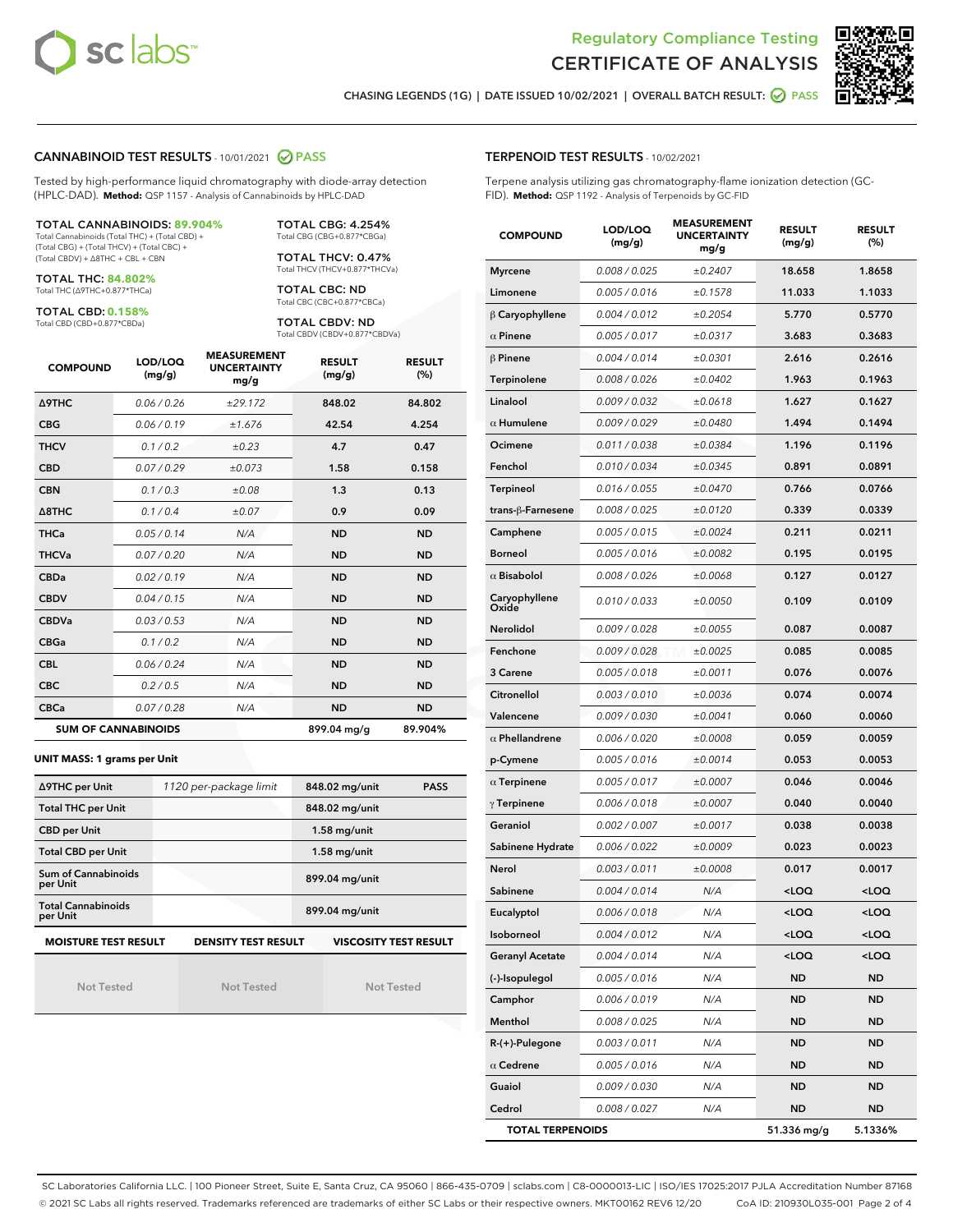



CHASING LEGENDS (1G) | DATE ISSUED 10/02/2021 | OVERALL BATCH RESULT: ☑ PASS

# CATEGORY 1 PESTICIDE TEST RESULTS - 10/02/2021 2 PASS

Pesticide and plant growth regulator analysis utilizing high-performance liquid chromatography-mass spectrometry (HPLC-MS) or gas chromatography-mass spectrometry (GC-MS). \*GC-MS utilized where indicated. **Method:** QSP 1212 - Analysis of Pesticides and Mycotoxins by LC-MS or QSP 1213 - Analysis of Pesticides by GC-MS

| <b>Aldicarb</b><br>0.03 / 0.08<br><b>ND</b><br>$\ge$ LOD<br>N/A<br><b>PASS</b><br>Carbofuran<br>0.02/0.05<br>$\ge$ LOD<br>N/A<br><b>ND</b><br><b>PASS</b><br>Chlordane*<br>0.03 / 0.08<br><b>ND</b><br>$>$ LOD<br>N/A<br><b>PASS</b><br>0.03/0.10<br><b>ND</b><br><b>PASS</b><br>Chlorfenapyr*<br>$\ge$ LOD<br>N/A<br>0.02 / 0.06<br>N/A<br><b>ND</b><br><b>PASS</b><br>Chlorpyrifos<br>$\ge$ LOD<br>0.02 / 0.07<br>N/A<br><b>ND</b><br><b>PASS</b><br>Coumaphos<br>$>$ LOD<br>Daminozide<br>0.02 / 0.07<br>$\ge$ LOD<br>N/A<br><b>ND</b><br><b>PASS</b><br><b>DDVP</b><br>0.03/0.09<br>$\ge$ LOD<br>N/A<br><b>ND</b><br><b>PASS</b><br>(Dichlorvos)<br>Dimethoate<br><b>ND</b><br><b>PASS</b><br>0.03 / 0.08<br>$>$ LOD<br>N/A<br>0.03/0.10<br>Ethoprop(hos)<br>$\ge$ LOD<br>N/A<br><b>ND</b><br><b>PASS</b><br>0.02/0.06<br>$\ge$ LOD<br>N/A<br><b>ND</b><br><b>PASS</b><br>Etofenprox<br>Fenoxycarb<br>0.03 / 0.08<br>$>$ LOD<br>N/A<br><b>ND</b><br><b>PASS</b><br>0.03 / 0.08<br><b>ND</b><br><b>PASS</b><br>Fipronil<br>$\ge$ LOD<br>N/A<br>Imazalil<br>0.02 / 0.06<br>$>$ LOD<br>N/A<br><b>ND</b><br><b>PASS</b><br>0.02 / 0.07<br>Methiocarb<br>N/A<br><b>ND</b><br>$>$ LOD<br><b>PASS</b><br>Methyl<br>0.03/0.10<br>$\ge$ LOD<br>N/A<br><b>ND</b><br><b>PASS</b><br>parathion<br>0.03/0.09<br>$\ge$ LOD<br>N/A<br><b>ND</b><br><b>PASS</b><br><b>Mevinphos</b><br>Paclobutrazol<br>0.02 / 0.05<br>$\ge$ LOD<br>N/A<br><b>ND</b><br><b>PASS</b><br>0.03/0.09<br>N/A<br>$\ge$ LOD<br><b>ND</b><br><b>PASS</b><br>Propoxur<br>0.03 / 0.08<br><b>ND</b><br><b>PASS</b><br>Spiroxamine<br>$\ge$ LOD<br>N/A<br><b>PASS</b><br>Thiacloprid<br>0.03/0.10<br>$\ge$ LOD<br>N/A<br><b>ND</b> | <b>COMPOUND</b> | LOD/LOQ<br>$(\mu g/g)$ | <b>ACTION</b><br>LIMIT<br>$(\mu g/g)$ | <b>MEASUREMENT</b><br><b>UNCERTAINTY</b><br>$\mu$ g/g | <b>RESULT</b><br>$(\mu g/g)$ | <b>RESULT</b> |
|--------------------------------------------------------------------------------------------------------------------------------------------------------------------------------------------------------------------------------------------------------------------------------------------------------------------------------------------------------------------------------------------------------------------------------------------------------------------------------------------------------------------------------------------------------------------------------------------------------------------------------------------------------------------------------------------------------------------------------------------------------------------------------------------------------------------------------------------------------------------------------------------------------------------------------------------------------------------------------------------------------------------------------------------------------------------------------------------------------------------------------------------------------------------------------------------------------------------------------------------------------------------------------------------------------------------------------------------------------------------------------------------------------------------------------------------------------------------------------------------------------------------------------------------------------------------------------------------------------------------------------------------------------------------------------------------|-----------------|------------------------|---------------------------------------|-------------------------------------------------------|------------------------------|---------------|
|                                                                                                                                                                                                                                                                                                                                                                                                                                                                                                                                                                                                                                                                                                                                                                                                                                                                                                                                                                                                                                                                                                                                                                                                                                                                                                                                                                                                                                                                                                                                                                                                                                                                                            |                 |                        |                                       |                                                       |                              |               |
|                                                                                                                                                                                                                                                                                                                                                                                                                                                                                                                                                                                                                                                                                                                                                                                                                                                                                                                                                                                                                                                                                                                                                                                                                                                                                                                                                                                                                                                                                                                                                                                                                                                                                            |                 |                        |                                       |                                                       |                              |               |
|                                                                                                                                                                                                                                                                                                                                                                                                                                                                                                                                                                                                                                                                                                                                                                                                                                                                                                                                                                                                                                                                                                                                                                                                                                                                                                                                                                                                                                                                                                                                                                                                                                                                                            |                 |                        |                                       |                                                       |                              |               |
|                                                                                                                                                                                                                                                                                                                                                                                                                                                                                                                                                                                                                                                                                                                                                                                                                                                                                                                                                                                                                                                                                                                                                                                                                                                                                                                                                                                                                                                                                                                                                                                                                                                                                            |                 |                        |                                       |                                                       |                              |               |
|                                                                                                                                                                                                                                                                                                                                                                                                                                                                                                                                                                                                                                                                                                                                                                                                                                                                                                                                                                                                                                                                                                                                                                                                                                                                                                                                                                                                                                                                                                                                                                                                                                                                                            |                 |                        |                                       |                                                       |                              |               |
|                                                                                                                                                                                                                                                                                                                                                                                                                                                                                                                                                                                                                                                                                                                                                                                                                                                                                                                                                                                                                                                                                                                                                                                                                                                                                                                                                                                                                                                                                                                                                                                                                                                                                            |                 |                        |                                       |                                                       |                              |               |
|                                                                                                                                                                                                                                                                                                                                                                                                                                                                                                                                                                                                                                                                                                                                                                                                                                                                                                                                                                                                                                                                                                                                                                                                                                                                                                                                                                                                                                                                                                                                                                                                                                                                                            |                 |                        |                                       |                                                       |                              |               |
|                                                                                                                                                                                                                                                                                                                                                                                                                                                                                                                                                                                                                                                                                                                                                                                                                                                                                                                                                                                                                                                                                                                                                                                                                                                                                                                                                                                                                                                                                                                                                                                                                                                                                            |                 |                        |                                       |                                                       |                              |               |
|                                                                                                                                                                                                                                                                                                                                                                                                                                                                                                                                                                                                                                                                                                                                                                                                                                                                                                                                                                                                                                                                                                                                                                                                                                                                                                                                                                                                                                                                                                                                                                                                                                                                                            |                 |                        |                                       |                                                       |                              |               |
|                                                                                                                                                                                                                                                                                                                                                                                                                                                                                                                                                                                                                                                                                                                                                                                                                                                                                                                                                                                                                                                                                                                                                                                                                                                                                                                                                                                                                                                                                                                                                                                                                                                                                            |                 |                        |                                       |                                                       |                              |               |
|                                                                                                                                                                                                                                                                                                                                                                                                                                                                                                                                                                                                                                                                                                                                                                                                                                                                                                                                                                                                                                                                                                                                                                                                                                                                                                                                                                                                                                                                                                                                                                                                                                                                                            |                 |                        |                                       |                                                       |                              |               |
|                                                                                                                                                                                                                                                                                                                                                                                                                                                                                                                                                                                                                                                                                                                                                                                                                                                                                                                                                                                                                                                                                                                                                                                                                                                                                                                                                                                                                                                                                                                                                                                                                                                                                            |                 |                        |                                       |                                                       |                              |               |
|                                                                                                                                                                                                                                                                                                                                                                                                                                                                                                                                                                                                                                                                                                                                                                                                                                                                                                                                                                                                                                                                                                                                                                                                                                                                                                                                                                                                                                                                                                                                                                                                                                                                                            |                 |                        |                                       |                                                       |                              |               |
|                                                                                                                                                                                                                                                                                                                                                                                                                                                                                                                                                                                                                                                                                                                                                                                                                                                                                                                                                                                                                                                                                                                                                                                                                                                                                                                                                                                                                                                                                                                                                                                                                                                                                            |                 |                        |                                       |                                                       |                              |               |
|                                                                                                                                                                                                                                                                                                                                                                                                                                                                                                                                                                                                                                                                                                                                                                                                                                                                                                                                                                                                                                                                                                                                                                                                                                                                                                                                                                                                                                                                                                                                                                                                                                                                                            |                 |                        |                                       |                                                       |                              |               |
|                                                                                                                                                                                                                                                                                                                                                                                                                                                                                                                                                                                                                                                                                                                                                                                                                                                                                                                                                                                                                                                                                                                                                                                                                                                                                                                                                                                                                                                                                                                                                                                                                                                                                            |                 |                        |                                       |                                                       |                              |               |
|                                                                                                                                                                                                                                                                                                                                                                                                                                                                                                                                                                                                                                                                                                                                                                                                                                                                                                                                                                                                                                                                                                                                                                                                                                                                                                                                                                                                                                                                                                                                                                                                                                                                                            |                 |                        |                                       |                                                       |                              |               |
|                                                                                                                                                                                                                                                                                                                                                                                                                                                                                                                                                                                                                                                                                                                                                                                                                                                                                                                                                                                                                                                                                                                                                                                                                                                                                                                                                                                                                                                                                                                                                                                                                                                                                            |                 |                        |                                       |                                                       |                              |               |
|                                                                                                                                                                                                                                                                                                                                                                                                                                                                                                                                                                                                                                                                                                                                                                                                                                                                                                                                                                                                                                                                                                                                                                                                                                                                                                                                                                                                                                                                                                                                                                                                                                                                                            |                 |                        |                                       |                                                       |                              |               |
|                                                                                                                                                                                                                                                                                                                                                                                                                                                                                                                                                                                                                                                                                                                                                                                                                                                                                                                                                                                                                                                                                                                                                                                                                                                                                                                                                                                                                                                                                                                                                                                                                                                                                            |                 |                        |                                       |                                                       |                              |               |
|                                                                                                                                                                                                                                                                                                                                                                                                                                                                                                                                                                                                                                                                                                                                                                                                                                                                                                                                                                                                                                                                                                                                                                                                                                                                                                                                                                                                                                                                                                                                                                                                                                                                                            |                 |                        |                                       |                                                       |                              |               |

#### CATEGORY 2 PESTICIDE TEST RESULTS - 10/02/2021 @ PASS

| <b>COMPOUND</b>          | LOD/LOQ<br>$(\mu g/g)$ | <b>ACTION</b><br><b>LIMIT</b><br>$(\mu g/g)$ | <b>MEASUREMENT</b><br><b>UNCERTAINTY</b><br>µg/g | <b>RESULT</b><br>$(\mu g/g)$ | <b>RESULT</b> |
|--------------------------|------------------------|----------------------------------------------|--------------------------------------------------|------------------------------|---------------|
| Abamectin                | 0.03/0.10              | 0.1                                          | N/A                                              | <b>ND</b>                    | <b>PASS</b>   |
| Acephate                 | 0.02/0.07              | 0.1                                          | N/A                                              | <b>ND</b>                    | <b>PASS</b>   |
| Acequinocyl              | 0.02/0.07              | 0.1                                          | N/A                                              | <b>ND</b>                    | <b>PASS</b>   |
| Acetamiprid              | 0.02 / 0.05            | 0.1                                          | N/A                                              | <b>ND</b>                    | <b>PASS</b>   |
| Azoxystrobin             | 0.02/0.07              | 0.1                                          | N/A                                              | <b>ND</b>                    | <b>PASS</b>   |
| <b>Bifenazate</b>        | 0.01/0.04              | 0.1                                          | N/A                                              | <b>ND</b>                    | <b>PASS</b>   |
| <b>Bifenthrin</b>        | 0.02 / 0.05            | 3                                            | N/A                                              | <b>ND</b>                    | <b>PASS</b>   |
| <b>Boscalid</b>          | 0.03/0.09              | 0.1                                          | N/A                                              | <b>ND</b>                    | <b>PASS</b>   |
| Captan                   | 0.19/0.57              | 0.7                                          | N/A                                              | <b>ND</b>                    | <b>PASS</b>   |
| Carbaryl                 | 0.02/0.06              | 0.5                                          | N/A                                              | <b>ND</b>                    | <b>PASS</b>   |
| Chlorantranilip-<br>role | 0.04/0.12              | 10                                           | N/A                                              | <b>ND</b>                    | <b>PASS</b>   |
| Clofentezine             | 0.03/0.09              | 0.1                                          | N/A                                              | <b>ND</b>                    | <b>PASS</b>   |

| <b>CATEGORY 2 PESTICIDE TEST RESULTS</b> - 10/02/2021 continued |  |
|-----------------------------------------------------------------|--|
|                                                                 |  |

| <b>COMPOUND</b>               | LOD/LOQ<br>(µg/g) | <b>ACTION</b><br>LIMIT<br>(µg/g) | <b>MEASUREMENT</b><br><b>UNCERTAINTY</b><br>µg/g | <b>RESULT</b><br>(µg/g) | <b>RESULT</b> |
|-------------------------------|-------------------|----------------------------------|--------------------------------------------------|-------------------------|---------------|
| Cyfluthrin                    | 0.12 / 0.38       | $\overline{c}$                   | N/A                                              | <b>ND</b>               | <b>PASS</b>   |
| Cypermethrin                  | 0.11/0.32         | 1                                | N/A                                              | <b>ND</b>               | <b>PASS</b>   |
| <b>Diazinon</b>               | 0.02 / 0.05       | 0.1                              | N/A                                              | <b>ND</b>               | <b>PASS</b>   |
| Dimethomorph                  | 0.03 / 0.09       | 2                                | N/A                                              | <b>ND</b>               | <b>PASS</b>   |
| Etoxazole                     | 0.02 / 0.06       | 0.1                              | N/A                                              | <b>ND</b>               | <b>PASS</b>   |
| Fenhexamid                    | 0.03 / 0.09       | 0.1                              | N/A                                              | <b>ND</b>               | <b>PASS</b>   |
| Fenpyroximate                 | 0.02 / 0.06       | 0.1                              | N/A                                              | <b>ND</b>               | <b>PASS</b>   |
| Flonicamid                    | 0.03 / 0.10       | 0.1                              | N/A                                              | <b>ND</b>               | <b>PASS</b>   |
| Fludioxonil                   | 0.03 / 0.10       | 0.1                              | N/A                                              | <b>ND</b>               | <b>PASS</b>   |
| Hexythiazox                   | 0.02 / 0.07       | 0.1                              | N/A                                              | <b>ND</b>               | <b>PASS</b>   |
| Imidacloprid                  | 0.04 / 0.11       | 5                                | N/A                                              | <b>ND</b>               | <b>PASS</b>   |
| Kresoxim-methyl               | 0.02 / 0.07       | 0.1                              | N/A                                              | <b>ND</b>               | <b>PASS</b>   |
| <b>Malathion</b>              | 0.03 / 0.09       | 0.5                              | N/A                                              | <b>ND</b>               | <b>PASS</b>   |
| Metalaxyl                     | 0.02 / 0.07       | $\overline{c}$                   | N/A                                              | <b>ND</b>               | <b>PASS</b>   |
| Methomyl                      | 0.03 / 0.10       | 1                                | N/A                                              | <b>ND</b>               | <b>PASS</b>   |
| Myclobutanil                  | 0.03/0.09         | 0.1                              | N/A                                              | <b>ND</b>               | <b>PASS</b>   |
| Naled                         | 0.02 / 0.07       | 0.1                              | N/A                                              | <b>ND</b>               | <b>PASS</b>   |
| Oxamyl                        | 0.04 / 0.11       | 0.5                              | N/A                                              | <b>ND</b>               | <b>PASS</b>   |
| Pentachloronitro-<br>benzene* | 0.03/0.09         | 0.1                              | N/A                                              | <b>ND</b>               | <b>PASS</b>   |
| Permethrin                    | 0.04 / 0.12       | 0.5                              | N/A                                              | <b>ND</b>               | <b>PASS</b>   |
| Phosmet                       | 0.03 / 0.10       | 0.1                              | N/A                                              | <b>ND</b>               | <b>PASS</b>   |
| Piperonylbu-<br>toxide        | 0.02 / 0.07       | 3                                | N/A                                              | <b>ND</b>               | <b>PASS</b>   |
| Prallethrin                   | 0.03 / 0.08       | 0.1                              | N/A                                              | <b>ND</b>               | <b>PASS</b>   |
| Propiconazole                 | 0.02 / 0.07       | 0.1                              | N/A                                              | <b>ND</b>               | <b>PASS</b>   |
| Pyrethrins                    | 0.04 / 0.12       | 0.5                              | N/A                                              | <b>ND</b>               | <b>PASS</b>   |
| Pyridaben                     | 0.02 / 0.07       | 0.1                              | N/A                                              | <b>ND</b>               | <b>PASS</b>   |
| Spinetoram                    | 0.02 / 0.07       | 0.1                              | N/A                                              | <b>ND</b>               | <b>PASS</b>   |
| Spinosad                      | 0.02 / 0.07       | 0.1                              | N/A                                              | <b>ND</b>               | <b>PASS</b>   |
| Spiromesifen                  | 0.02 / 0.05       | 0.1                              | N/A                                              | <b>ND</b>               | <b>PASS</b>   |
| Spirotetramat                 | 0.02 / 0.06       | 0.1                              | N/A                                              | <b>ND</b>               | <b>PASS</b>   |
| Tebuconazole                  | 0.02 / 0.07       | 0.1                              | N/A                                              | <b>ND</b>               | <b>PASS</b>   |
| Thiamethoxam                  | 0.03 / 0.10       | 5                                | N/A                                              | <b>ND</b>               | <b>PASS</b>   |
| Trifloxystrobin               | 0.03 / 0.08       | 0.1                              | N/A                                              | <b>ND</b>               | <b>PASS</b>   |

SC Laboratories California LLC. | 100 Pioneer Street, Suite E, Santa Cruz, CA 95060 | 866-435-0709 | sclabs.com | C8-0000013-LIC | ISO/IES 17025:2017 PJLA Accreditation Number 87168 © 2021 SC Labs all rights reserved. Trademarks referenced are trademarks of either SC Labs or their respective owners. MKT00162 REV6 12/20 CoA ID: 210930L035-001 Page 3 of 4